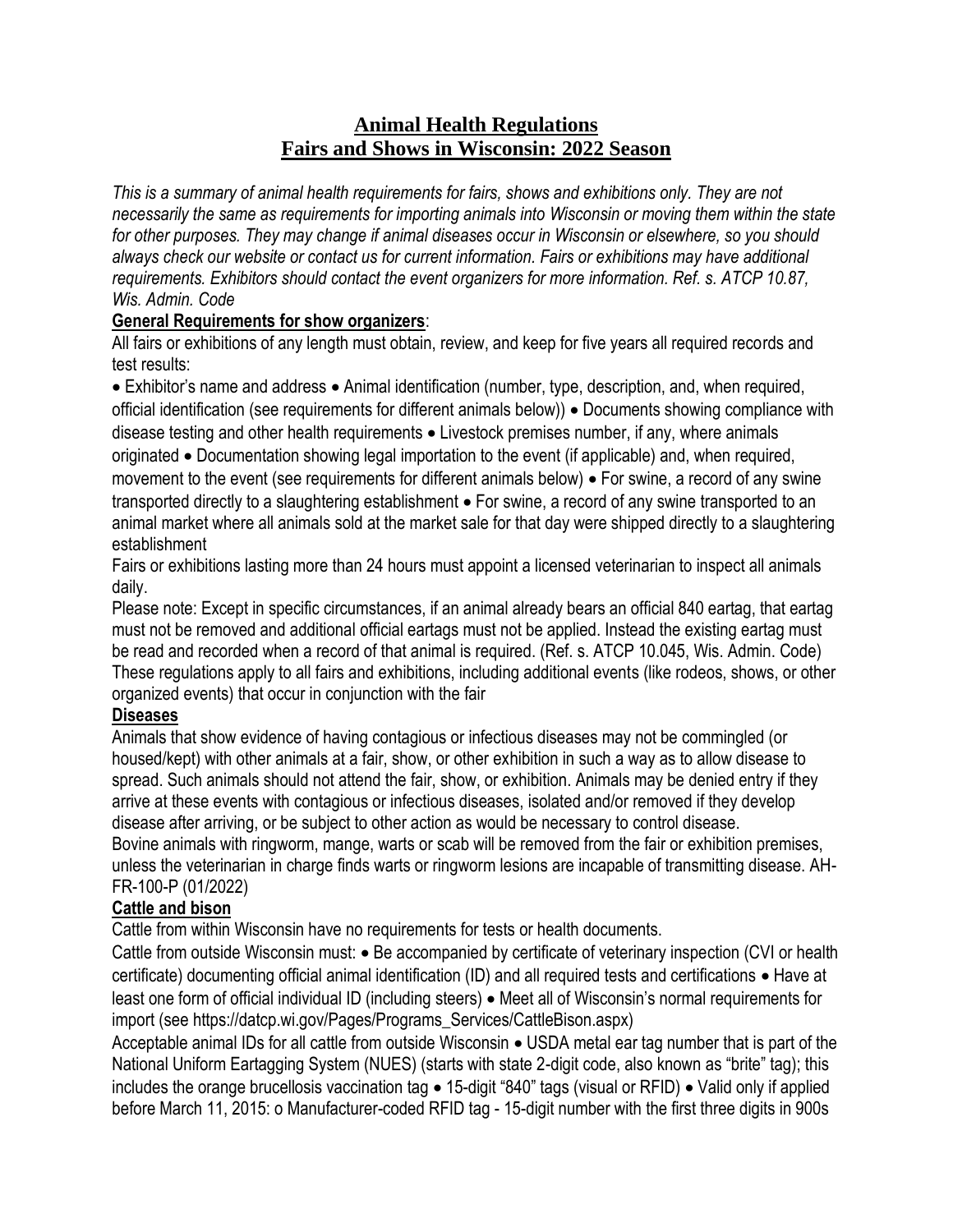o American ID tag – 8 to 12-digit number prefaced with "USA"

Brucellosis requirements for cattle from outside Wisconsin

No cattle from outside Wisconsin are currently required to be brucellosis tested or vaccinated to come to fairs and shows in Wisconsin

Tuberculosis (TB) requirements for cattle from outside Wisconsin

For requirements by state, see: [https://datcp.wi.gov/Pages/Programs\\_Services/CattleBison.aspx](https://datcp.wi.gov/Pages/Programs_Services/CattleBison.aspx) Cattle from Michigan's Modified Accredited Zone (for cattle from Michigan's TB Free Zone, see requirements by state above) also need:

• Import permit • To originate from a herd that has a negative whole-herd TB test within 12 months before arrival in Wisconsin that includes all animals 1 year and older • Negative individual TB tests within 60 days before entering Wisconsin • To return directly to the state of origin after the show, and there must be a statement on the CVI that they will be doing so

For information on obtaining an import permit: • Online

[https://datcp.wi.gov/Pages/Programs\\_Services/AnimalMovementPermits.aspx](https://datcp.wi.gov/Pages/Programs_Services/AnimalMovementPermits.aspx) • Email [DATCPAnimalImports@wi.gov](mailto:DATCPAnimalImports@wi.gov) • Call 608-224-4872

Cattle from Canada must meet current federal requirements to enter the United States. (See https://www.aphis.usda.gov/regulations/vs/iregs/animals/downloads/ca-protocol-imp-cattle-bison.pdf) Requirements are subject to change as conditions warrant. For current information, check [https://datcp.wi.gov/Pages/Programs\\_Services/CattleBison.aspx.](https://datcp.wi.gov/Pages/Programs_Services/CattleBison.aspx) AH-FR-100-P (01/2022) **Swine**

Swine from within Wisconsin need a Wisconsin intrastate certificate of veterinary inspection (CVI or health certificate): Note: Herd of origin means the herd in which the pigs currently reside, likely the exhibitor's herd. When pigs are purchased from a herd, the herd from which they originate is the herd of origin for the seller. Once the purchased pigs are added into the buyer's herd (even if the buyer's herd only consists of one or just a few animals), the buyer's herd becomes the new herd of origin and that herd must meet testing requirements to move pigs again.

 Stating that the entire herd of origin was inspected on the farm within 30 days before the show and showed no signs of disease. • Non-terminal Exhibitions: All swine must have a PRRS (Porcine Reproductive and Respiratory Syndrome) and PEDv (Porcine Epidemic Diarrhea virus) test of the herd of origin within 90 days of the exhibition. Include test date, type, and results on the CVI. For swine originating from herds with positive tests, include the herd plan number on the CVI. • Terminal Exhibitions: No testing requirements. Note: Terminal Exhibitions are those at which all the swine go directly from the fair/show to the slaughtering establishment OR to a slaughter only market sale. If going to a slaughter only market sale, contact the Division of Animal Health fair inspector for required information to collect. Note: If the fair intends to use a load-out facility, contact the Division of Animal Health in advance to discuss requirements that must be met. Swine from outside Wisconsin need a certificate of veterinary inspection that includes the following:  $\bullet$  The negative results of the PRRS test from the swine's herd of origin conducted within 90 days prior to movement into Wisconsin including test date, type, and results. • The negative results of the PEDv test from the swine's herd of origin conducted within 90 days prior to movement into Wisconsin including test date, type, and results.  $\bullet$  A statement that the veterinarian has inspected the entire herd of origin within the past 30 days and that no clinical signs of PRRS and PEDv or any other apparent disease was present at the time of inspection  $\bullet$  Official individual identification (ID)  $\bullet$  If the herd of origin tests positive for PRRS and/or PEDv, contact the Department of Agriculture, Trade and Consumer Protection at 608-224-4872 for options. Acceptable methods of ID for swine are:

• USDA silver ear tag • USDA 840 ear tag, either visual or RFID • Breed association tattoo if the pig is a purebred and the tattoo is registered  $\bullet$  An ear tag with the premises identification number and a unique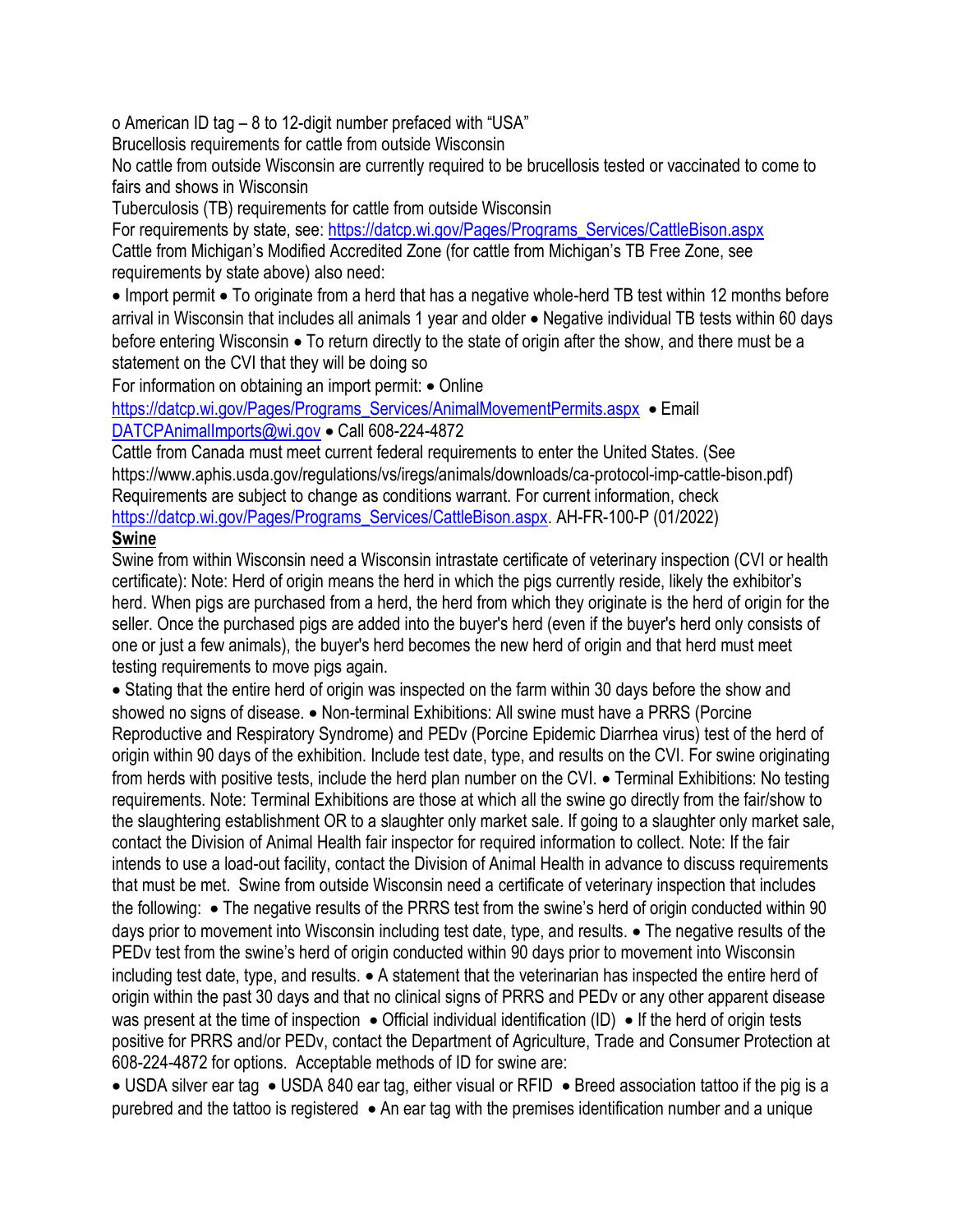identifier Ear notch if the pig is a purebred and the notch is registered Requirements are subject to change as conditions warrant. For current information and for PRRS and PEDv testing options, check [https://datcp.wi.gov/Pages/Programs\\_Services/SwineMovement.aspx.](https://datcp.wi.gov/Pages/Programs_Services/SwineMovement.aspx) AH-FR-100-P (01/2022) **Sheep and goats**

Note: These rules do not apply to non-domestic sheep and goats. See Exotic Ruminants below. Sheep and goats from within Wisconsin need:  $\bullet$  If sexually intact, need official individual identification (ID) at any age.  $\bullet$  If not sexually intact, need official individual ID if they are 12 months or older.  $\bullet$  See below for Official ID options.  $\bullet$  Cannot be under restriction for movement to fairs and shows.  $\bullet$  Sheep and goats that go to a market or slaughter establishment after the fair should have an owner hauler statement to move from the fair to the market/slaughter establishment.

Sheep and goats from outside Wisconsin need: • Certificate of veterinary inspection (CVI or health certificate) and official individual ID for all animals.  $\bullet$  See below for Official ID options.  $\bullet$  See below for additional requirements for goats from Michigan's Tuberculosis Modified Accredited Zone. • Sheep and goats that go to a market or slaughter establishment after the fair should have an owner hauler statement to move from the fair to the market/slaughter establishment.

Official Identification includes: • Scrapie eartags (including tags on neckstraps for animals with absent/injured ears or with official tattoos – see DATCP Website\*)  $\bullet$  USDA 840 ear tags  $\bullet$  Legible breed tattoos (see DATCP Website\* and NOTE below) . Legible scrapie tattoos (see DATCP Website\* and NOTE below)  $\bullet$  Approved microchips (Electronic Identification/EID) – There are many requirements that need to be met to use microchips including a requirement for accompanying tattoos. See DATCP Website\* and NOTE below.  $\bullet$  NOTE: All sheep and goats that go through a market or to slaughter and require Official Identification must be eartagged with Official ID. Official ID in the form of a tattoo or Electronic Implantable Identification (EID) is no longer sufficient when moving through a market or going to slaughter. NOTE: If a Wisconsin origin animal is neutered, less than 12 months of age, and moving through a

market after the fair, the market may require Official ID in the form of an ear tag.  $\bullet$  \*For more information on official identification and for owner hauler statements see DATCP Website at

[https://datcp.wi.gov/Pages/Programs\\_Services/OfficialID.aspx](https://datcp.wi.gov/Pages/Programs_Services/OfficialID.aspx) Goats from Michigan's Tuberculosis (TB) Modified Accredited Zone also need: . Import permit . To originate from a herd that has a negative whole-herd TB test within 12 months before arrival in Wisconsin that includes all animals 1 year and older • Negative individual TB tests within 60 days before entering Wisconsin • To return directly to the state of origin after the show, and there must be a statement on the CVI that they will be doing so For information on obtaining an import permit: • Online

[https://datcp.wi.gov/Pages/Programs\\_Services/AnimalMovementPermits.aspx](https://datcp.wi.gov/Pages/Programs_Services/AnimalMovementPermits.aspx) • Email

[DATCPAnimalImports@wi.gov](mailto:DATCPAnimalImports@wi.gov) • Call 608-224-4872 Requirements are subject to change as conditions warrant. For current information, check

[https://datcp.wi.gov/Pages/Programs\\_Services/SheepGoatMovement.aspx.](https://datcp.wi.gov/Pages/Programs_Services/SheepGoatMovement.aspx) AH-FR-100-P (01/2022) **Equine**

Equine animals from within Wisconsin need documentation of a negative EIA test done within the previous 12 months, which clearly identifies the animal by complete description, digital photographs, or an approved microchip (if a reader is available). No test is needed for nursing foals accompanying negative dams.

Documentation may be: • Official test report VS 10-11, or • USDA-approved electronic test form, or • Global Vet Link EIA electronic form, or  $\bullet$  Certificate of veterinary inspection with the test results listed Equine animals from outside Wisconsin need:  $\bullet$  Certificate of veterinary inspection (CVI or health certificate) which clearly identifies the animal by complete description, digital photographs, or an approved microchip  $\bullet$  Negative EIA test done within previous 12 months that is reported on the CVI  $\bullet$  No EIA test is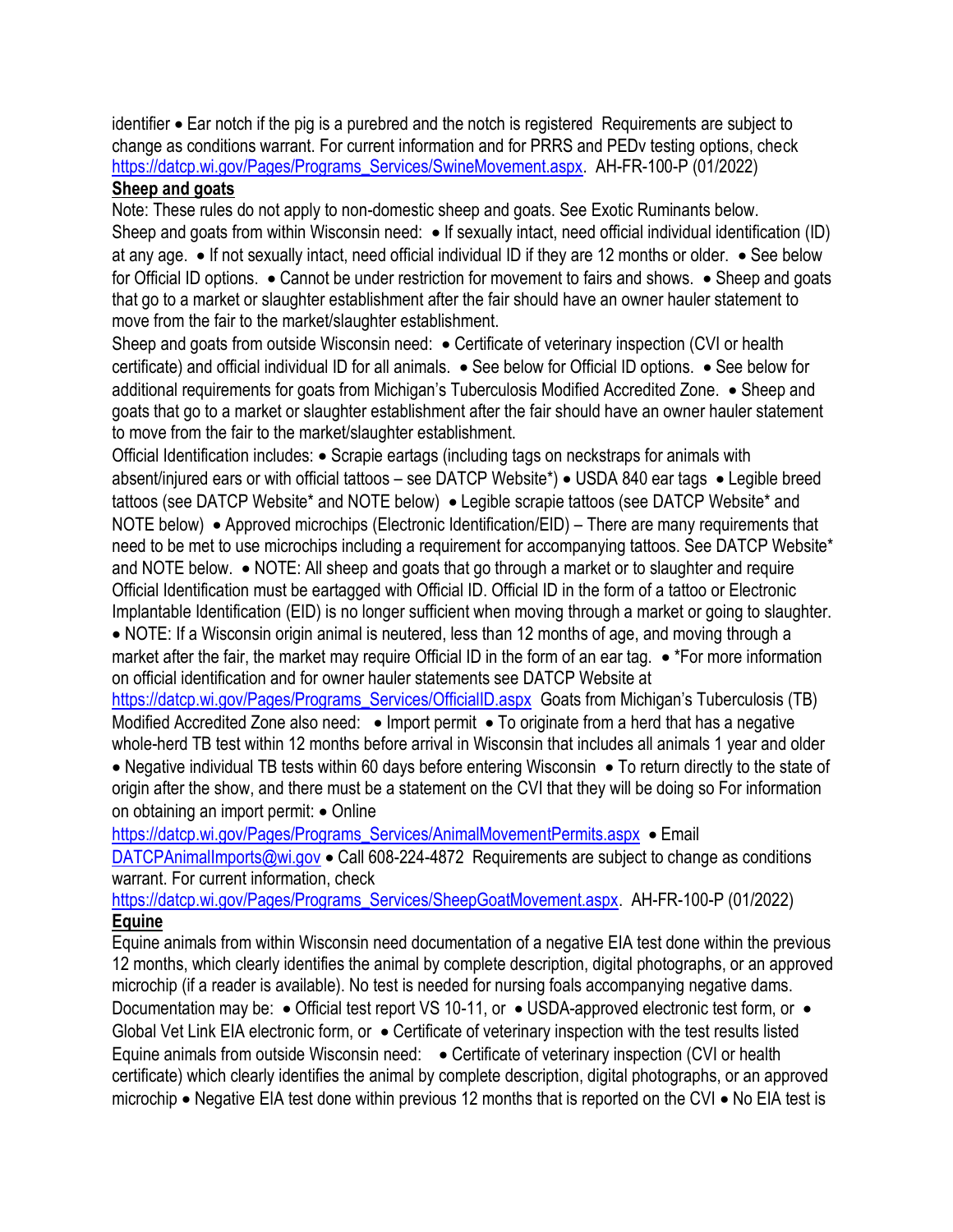needed for nursing foals accompanying negative dams Equines from Minnesota are exempt from the CVI requirement if:  $\bullet$  Ownership does not change while the animal is in Wisconsin  $\bullet$  The animal remains in Wisconsin no longer than 7 days  $\bullet$  Proof of a negative EIA test in previous 12 months accompanies the animal Requirements are subject to change as conditions warrant. For current information, check [https://datcp.wi.gov/Pages/Programs\\_Services/HorseOtherEquineMvmt.aspx](https://datcp.wi.gov/Pages/Programs_Services/HorseOtherEquineMvmt.aspx)

#### **Poultry and waterfowl**

(Pigeons are not considered poultry for fairs and shows)

Poultry and waterfowl from within Wisconsin need: • A NPIP certificate stating that the birds originate from a US pullorum-typhoid clean or NPIP affiliate flock and turkeys must test negative for Mycoplasma gallisepticum, or • A DATCP-issued certificate stating they are from a Wisconsin Tested or Associate Flock and turkeys must test negative for Mycoplasma gallisepticum or • Individually test sexually mature birds within 90 days before arrival at the show. These birds also need wing or leg band identification (ID). All birds must test negative for pullorum-typhoid, and turkeys must test negative for Mycoplasma gallisepticum. Poultry and waterfowl from outside Wisconsin need a certificate of veterinary inspection or equivalent (such as form VS 9-3) that states: • They originate from a flock classified pullorum-typhoid clean under NPIP or an equivalent state program and turkeys must test negative for Mycoplasma gallisepticum, or  $\bullet$  If they are sexually mature, that they have tested negative for pullorum-typhoid (and Mycoplasma gallisepticum for turkeys) within 90 days before arrival at the show. These birds also need wing or leg band ID. Not required: • Import permit number Requirements are subject to change as conditions warrant. For current information, check [https://datcp.wi.gov/Pages/Programs\\_Services/PoultryMovement.aspx.](https://datcp.wi.gov/Pages/Programs_Services/PoultryMovement.aspx) AH-FR-100-P (01/2022)

#### **Exotic Ruminants**

Note: Exotic ruminants are ruminants that are not native to Wisconsin, and are not cervids – for example, Old World camels, yaks, water buffalo, pronghorn antelope, giraffes, and non-domestic sheep and goats. In addition, please contact your county and local municipality for any restrictions.

Exotic ruminants from within Wisconsin have no requirements.

Exotic ruminants from outside Wisconsin must have  $\bullet$  Certificate of veterinary inspection (CVI or health certificate) • Official individual identification (ID) as required for tuberculosis and brucellosis testing • Import permit Proof written on the CVI that they meet requirements for: o Tuberculosis (TB) – negative test required within 60 days before entry o Brucellosis – negative test required within 30 days before entry Please call 608-224-4872 beforehand to determine which TB test to use. For information on obtaining an import permit: • Online [https://datcp.wi.gov/Pages/Programs\\_Services/AnimalMovementPermits.aspx](https://datcp.wi.gov/Pages/Programs_Services/AnimalMovementPermits.aspx) • Email [DATCPAnimalImports@wi.gov](mailto:DATCPAnimalImports@wi.gov) • Call 608-224-4872 Requirements are subject to change as conditions warrant. For current information, check

[https://datcp.wi.gov/Pages/Programs\\_Services/ExoticSpeciesMvmt.aspx.](https://datcp.wi.gov/Pages/Programs_Services/ExoticSpeciesMvmt.aspx)

South American camelids: llamas, alpacas, guanacos, vicuñas

South American camelids from within Wisconsin have no requirements.

South American camelids from outside Wisconsin must have a certificate of veterinary inspection (CVI or health certificate) and official individual identification (ID). Official ID may be: • Approved USDA ear tag number • Microchip number • Breed association registration number • Breed association tattoo Requirements are subject to change as conditions warrant. For current information, check [https://datcp.wi.gov/Pages/Programs\\_Services/LlamaAlpacaMovement.aspx.](https://datcp.wi.gov/Pages/Programs_Services/LlamaAlpacaMovement.aspx) AH-FR-100-P (01/2022) **Small animals**: Dogs, domestic cats, and other household pets (ferrets, pet birds, rabbits, gerbils, guinea pigs, hamsters, domestic mice and rats) Note: For animals that are part of menageries, see also rules below for menageries. Pot-bellied and miniature pigs fall under rules for swine. Dog hybrids, domestic cat hybrids, or exotic small cat species such as servals fall under rules for Exotic small animals. Native wild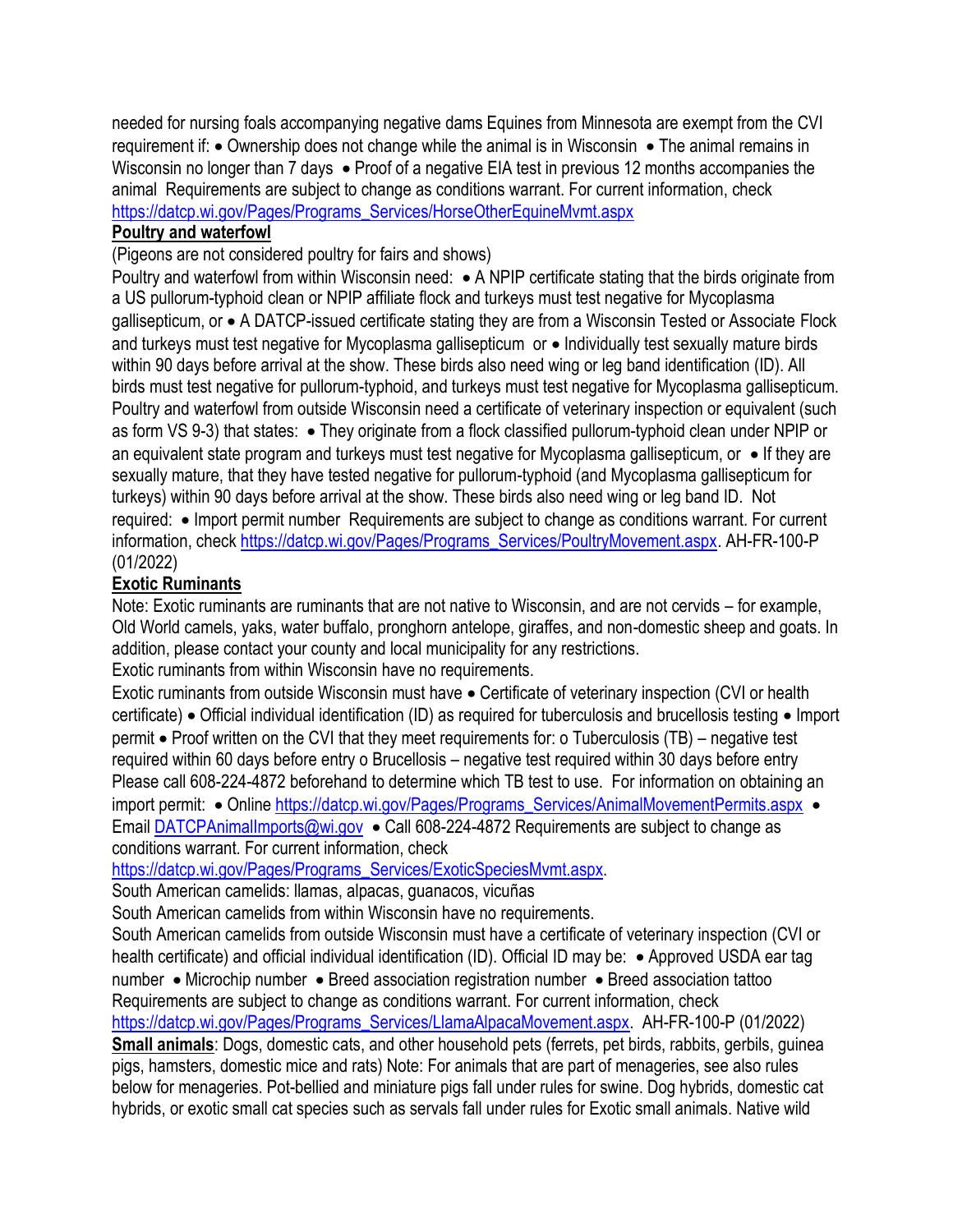animals and birds, including raptors, and captive wild animals such as raccoons, opossums, and skunks fall under rules for wild animals. Dogs from within Wisconsin that are 5 months or older need proof of current rabies vaccination.

Cats and other household pets from within Wisconsin have no requirements.

Dogs and cats from outside Wisconsin that are 5 months or older need to be vaccinated for rabies by a licensed veterinarian, and regardless of age, need certificates of veterinary inspection (CVIs or health certificates) stating the age of the animal and for animals 5 months and older the date of last rabies vaccination and revaccination due date.

Other household pets from outside Wisconsin need certificates of veterinary inspection (CVIs or health certificates) but have no testing or vaccination requirements.

Small animals from other nations need to meet requirements of the U.S. Department of Agriculture (608- 662-0600) and Centers for Disease Control (1-800-232-4636). Requirements are subject to change as conditions warrant. For current information, check

https://datcp.wi.gov/Pages/Programs\_Services/PetMovement.aspx.

Exotic small animals (any species not covered by "small animals" above), exotic large animals, and other wild animals

Note: Local jurisdictions may have requirements beyond the state requirements listed here.

Animals from within Wisconsin do not have any requirements as long as they are legally possessed in Wisconsin.

Animals from outside Wisconsin generally have no testing or vaccination requirements, but do need: • Certificate of veterinary inspection (CVI or health certificate) • Import permit number Note: Some animals may not be brought to Wisconsin. These are North American prairie dogs and the following African species: tree squirrels, rope squirrels, dormice, Gambian giant pouched rats, brush-tailed porcupines and striped mice. Some animals may require permits from the Wisconsin Department of Natural Resources. See

[http://dnr.wi.gov.](http://dnr.wi.gov/) For information on obtaining an import permit: • Online

[https://datcp.wi.gov/Pages/Programs\\_Services/AnimalMovementPermits.aspx](https://datcp.wi.gov/Pages/Programs_Services/AnimalMovementPermits.aspx) • Email

[DATCPAnimalImports@wi.gov](mailto:DATCPAnimalImports@wi.gov)  $\bullet$  Call 608-224-4872 Requirements are subject to change as conditions warrant. For current information, chec[k https://datcp.wi.gov/Pages/Programs\\_Services/PetMovement.aspx.](https://datcp.wi.gov/Pages/Programs_Services/PetMovement.aspx) AH-FR-100-P (01/2022)

## **Circus, rodeo, racing and menagerie animals**

Note: Local jurisdictions may have requirements beyond the state requirements listed here. Animals from within Wisconsin must meet vaccination and testing requirements for their species. See these requirements earlier in this document. Animals from outside Wisconsin need certificates of veterinary inspection (CVIs or health certificates) and vaccinations, identification, and tests required for their species. See these requirements earlier in this document. They also need import permit numbers if they are:  $\bullet$  Circuses and individual circus acts  $\bullet$  Rodeo stock other than individual participants' horses  $\bullet$  Multi-species menageries (defined as any animals kept in a collection primarily for purposes of exhibition or competition)  $\bullet$  Petting zoos They do not need import permit numbers if they are:  $\bullet$  Rodeo horses owned by individual participants Single-species groups Note: Some animals may not be brought to Wisconsin. These are North American prairie dogs and the following African species: tree squirrels, rope squirrels, dormice, Gambian giant pouched rats, brush-tailed porcupines and striped mice. Some animals may require permits from the Department of Natural Resources. See<https://dnr.wi.gov/topic/wildlifehabitat/captive.html>For information on obtaining an import permit:  $\bullet$  Online

https://datcp.wi.gov/Pages/Programs\_Services/AnimalMovementPermits.aspx

■ Email [DATCPAnimalImports@wi.gov](mailto:DATCPAnimalImports@wi.gov) • Call 608-224-4872 Requirements are subject to change as conditions warrant. For current information, check